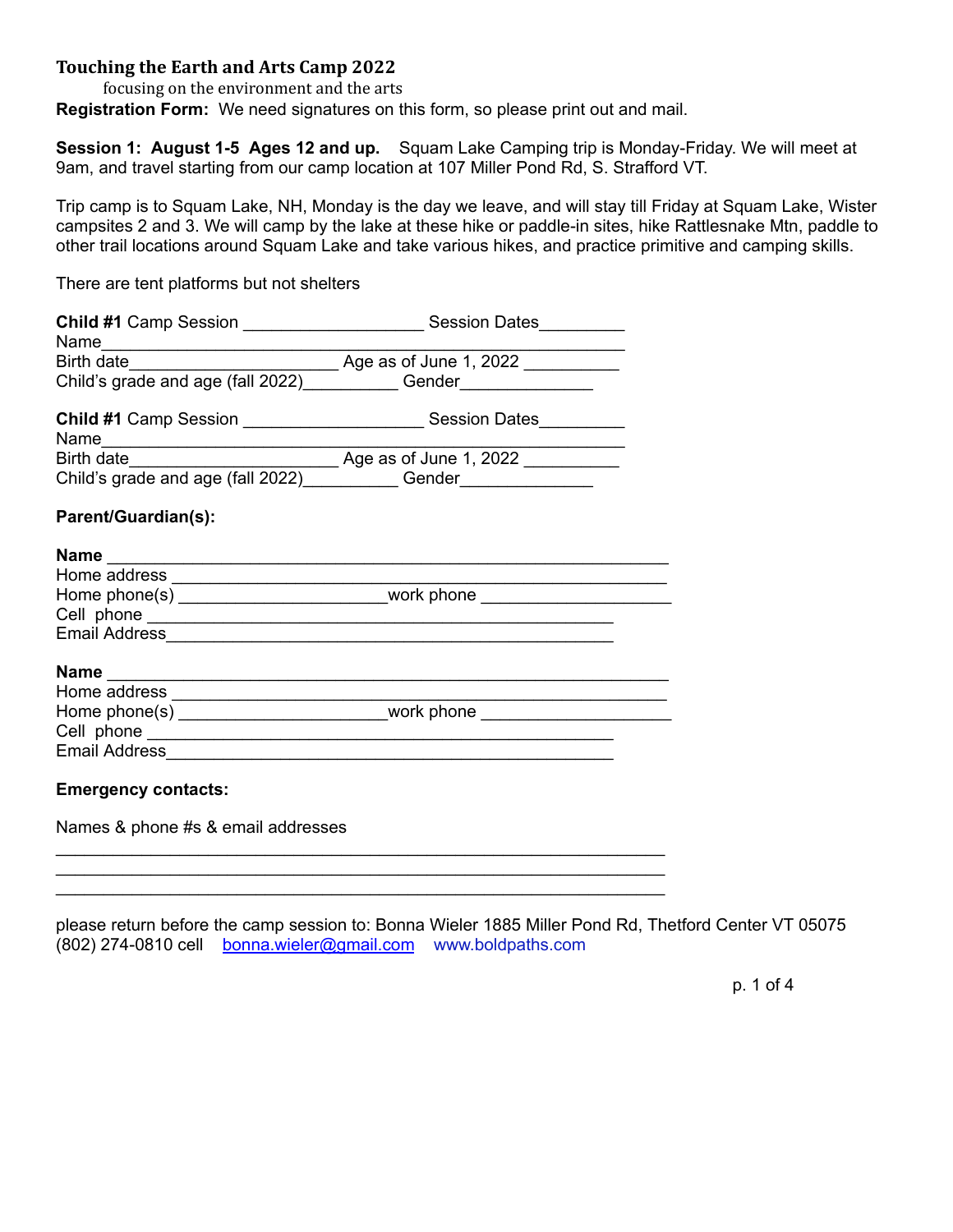### **PERMISSION SLIP and WAIVER for TOUCHING THE EARTH & ARTS CAMP 2022**

My child \_\_\_\_\_\_\_\_\_\_\_\_\_\_\_\_\_\_\_\_\_\_\_\_\_\_\_\_\_\_\_\_\_\_ will be attending camp session\_\_\_\_\_\_ My child **EXECUTE:** Will be attending camp session

**TRAVEL:** I, \_\_\_\_\_\_\_\_\_\_\_\_\_\_\_\_\_\_\_\_ and \_\_\_\_\_\_\_\_\_\_\_\_\_\_\_\_\_\_\_\_\_\_, parents of

\_\_\_\_\_\_\_\_\_\_\_\_\_\_\_\_\_\_\_\_\_\_\_\_\_\_\_\_\_\_\_\_\_\_\_\_\_\_\_\_\_\_\_\_\_\_\_\_\_\_\_\_\_\_\_, give permission for my

son(s)/daughter(s) to travel with Bonna Wieler and counselors. My child(ren) will be traveling on adventure trips. This includes permission to ride in cars for camp activities, which may include hiking, canoe/kayaking, rock climbing, swimming and overnight camping.

Parents' signature(s)

**KAYAKING/CANOEING ASSUMPTION OF RISK** Kayaking/Canoeing Activities take place on Miller Pond in S. Strafford, the Connecticut River and tributaries, and bodies of gentle water to which we travel, ie Adirondack lakes, Green River Reservoir, Groton State Forest, estuaries and bays on the Maine and Massachusetts coast, other quiet lakes. In order to participate, children must be big enough to fit into a life vest, wear it at all times, and follow all instructions. They will be taught kayaking by a certified kayak instructor, and supervised by the instructor and staff.

**ROCK CLIMBING ASSUMPTION OF RISK** The Rock Climbing Activity may use an indoor facility, or outdoor climbing at Rumney or Rutland VT. We also may go to a local outdoor climbing site, such as Eagle Ledges in Vershire, or Picadilly in Lyme, just beyond the skiway. We have full climbing gear, and experienced rope-setters./climbing leaders We will let you know if we will be climbing outdoors.

I, \_\_\_\_\_\_\_\_\_\_\_\_\_\_\_\_\_\_\_\_\_\_\_\_\_\_\_\_\_\_\_\_\_\_\_, have read all of the enclosed material and understand the risks and responsibilities involved in participating in the kayaking and climbing programs offered by Touching the Earth and Arts Camp. I assume these risks and understand my responsibility in my decision to have my child(ren) \_\_\_\_\_\_\_\_\_\_\_\_ \_\_\_\_\_\_\_\_\_\_\_\_\_\_\_\_\_\_\_\_\_\_\_\_\_\_\_ participate. I, \_\_\_\_\_\_\_\_\_\_\_\_\_\_\_\_\_\_\_, agree to hold Bonna Wieler, Touching the Earth and Arts Camp, Bold Paths Adventure, Connecticut RiverFest, or its staff, in no way responsible or liable for any accidents or injuries which may occur during a Touching the Earth and Arts Camp climbing or kayaking activity.

**SWIMMING ASSUMPTION OF RISK** Swimming Activities may occur at bodies of water at base camp or on our adventures. Life jackets are available for campers and counselors to wear during water play. Nobody may swim alone, and campers must be supervised by counselors. If your child must wear a life jacket, please indicate here. Yes my child \_\_\_\_\_\_\_\_\_\_\_\_\_\_\_\_\_\_\_\_\_\_\_\_\_\_\_\_\_\_\_\_\_\_ must wear a lifejacket while in the water over thigh-deep. I understand the risks and responsibilities involved in participating in my child being in the water and/or swimming, as offered by Touching the Earth and Arts Camp. I assume these risks and understand my responsibility in my decision to have my child, The Common Latin Constitution of the U.S. of the U.S.

agree to hold Touching the Earth and Arts Camp or its staff, in no way responsible or liable for any accidents or injuries which may occur during a Camp swimming activity.

#### **PHOTO PERMISSION RELEASE**

I give Touching the Earth and Arts and Bold Paths permission to use my child's name and photographs for publicity purposes. Child(ren)'s name(s) :

Date: Signature:

 $\mathcal{L}_\text{max} = \frac{1}{2} \sum_{i=1}^n \mathcal{L}_\text{max} = \frac{1}{2} \sum_{i=1}^n \mathcal{L}_\text{max} = \frac{1}{2} \sum_{i=1}^n \mathcal{L}_\text{max} = \frac{1}{2} \sum_{i=1}^n \mathcal{L}_\text{max} = \frac{1}{2} \sum_{i=1}^n \mathcal{L}_\text{max} = \frac{1}{2} \sum_{i=1}^n \mathcal{L}_\text{max} = \frac{1}{2} \sum_{i=1}^n \mathcal{L}_\text{max} = \frac{1}{2} \sum_{i=$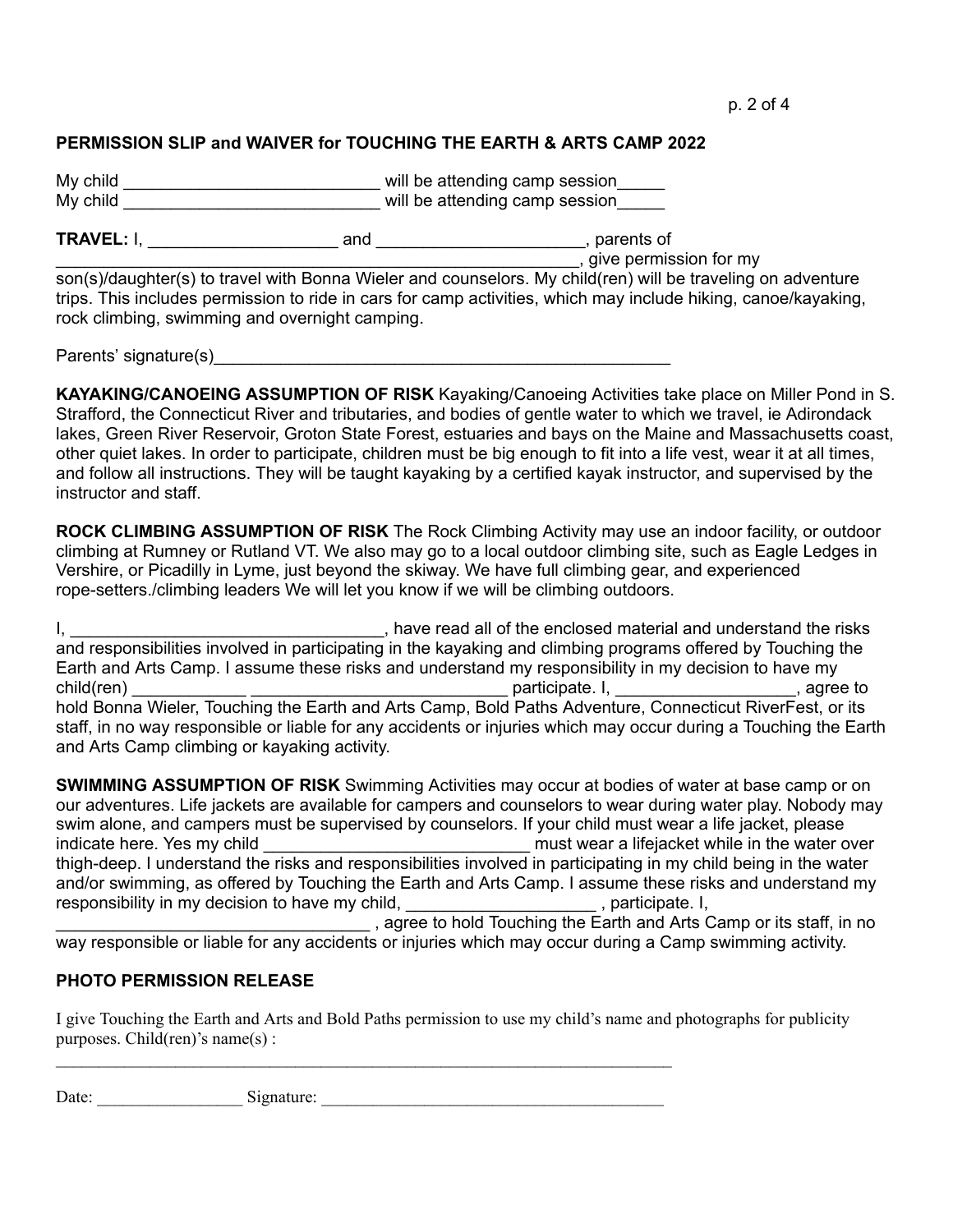\*\*\*\*\*\*\*\*\*\*\*\*\*\*\*\*\*\*\*\*\*\*\*\*\*\*\*\*\*\*\*\*\*\*\*\*\*\*\*\*\*\*\*\*\*\*\*\*\*\*\*\*\*\*\*\*\*\*\*\*\*\*\*\*\*\*\*\*\*\*\*\*\*\*\*\*\*\*\*\*\*\*\*\*\*\*\*\*\*\*\*\*\*\*\*\*\*\*\*\*

\* I HAVE READ ALL OF THE ENCLOSED MATERIAL AND UNDERSTAND THE RISKS AND RESPONSIBILITIES INVOLVED IN PARTICIPATING IN TOUCHING THE EARTH AND ARTS CAMP. I ASSUME THESE RISKS AND UNDERSTAND MY RESPONSIBILITY IN MY DECISION TO PARTICIPATE OR TO HAVE MY CHILD PARTICIPATE. \* I AGREE TO HOLD TOUCHING THE EARTH AND ARTS CAMP OR ITS STAFF, BONNA WIELER, BOLD PATHS ADVENTURE, WHITE RIVER VALLEY SUPERVISORY UNION AND CONNECTICUT RIVERFEST, IN NO WAY RESPONSIBLE OR LIABLE FOR ANY ACCIDENTS OR INJURIES WHICH MAY OCCUR DURING A TOUCHING THE EARTH AND ARTS TRIP .

\* TOUCHING THE EARTH AND ARTS DOES NOT CARRY ANY MEDICAL INSURANCE ON ANY PARTICIPANT. IN PARTICIPATING OR ALLOWING MY CHILD TO PARTICIPATE IN THIS PROGRAM, I RECOGNIZE MY RESPONSIBILITY, THROUGH APPROPRIATE INSURANCE OR OTHERWISE, TO COVER ALL EXPENSES. I. THAVE CAREFULLY READ THIS AGREEMENT AND FULLY UNDERSTAND ITS CONTENTS. I AM AWARE THAT THIS IS A RELEASE OF LIABILITY AND SIGN IT ON MY OWN FREE WILL.

| Participant's name(s)          |  |
|--------------------------------|--|
| Participant's Date of Birth    |  |
| Parent/Guardian's Signature    |  |
| Parent/Guardian's printed name |  |
| Date                           |  |

**EMERGENCY CONTACTS:** Please give names of two other people who may be called in an emergency if above persons cannot be reached. These persons are also authorized to take the child to and from camp. Name\_\_\_\_\_\_\_\_\_\_\_\_\_\_\_\_\_\_\_\_\_\_\_\_\_\_\_\_\_\_\_\_\_\_\_\_\_\_\_\_\_\_\_\_\_\_\_\_\_\_\_\_\_\_\_\_\_\_\_\_\_\_\_\_\_

| Relationship Relationship                                                                                                                                                                                                      |                                                                                                                                                                                            | <b>Address</b> |
|--------------------------------------------------------------------------------------------------------------------------------------------------------------------------------------------------------------------------------|--------------------------------------------------------------------------------------------------------------------------------------------------------------------------------------------|----------------|
|                                                                                                                                                                                                                                | Email                                                                                                                                                                                      |                |
|                                                                                                                                                                                                                                |                                                                                                                                                                                            |                |
| Relationship__________________                                                                                                                                                                                                 |                                                                                                                                                                                            | Address        |
| Phone expression and the state of the state of the state of the state of the state of the state of the state of the state of the state of the state of the state of the state of the state of the state of the state of the st | Email                                                                                                                                                                                      |                |
| PICK UP/ DROP OFF PERMISSION:                                                                                                                                                                                                  |                                                                                                                                                                                            |                |
|                                                                                                                                                                                                                                | My Emergency Contact people may drop off or pick up my child(ren) ___ yes___ no<br>These people have my permission to pick up or drop off my child(ren):<br>Relationship <b>Example 20</b> |                |
|                                                                                                                                                                                                                                |                                                                                                                                                                                            |                |
|                                                                                                                                                                                                                                | Email                                                                                                                                                                                      |                |
| Name                                                                                                                                                                                                                           | Relationship<br><u>Letter</u>                                                                                                                                                              |                |
| Address _______________________                                                                                                                                                                                                |                                                                                                                                                                                            |                |
| Phone                                                                                                                                                                                                                          | Email                                                                                                                                                                                      |                |